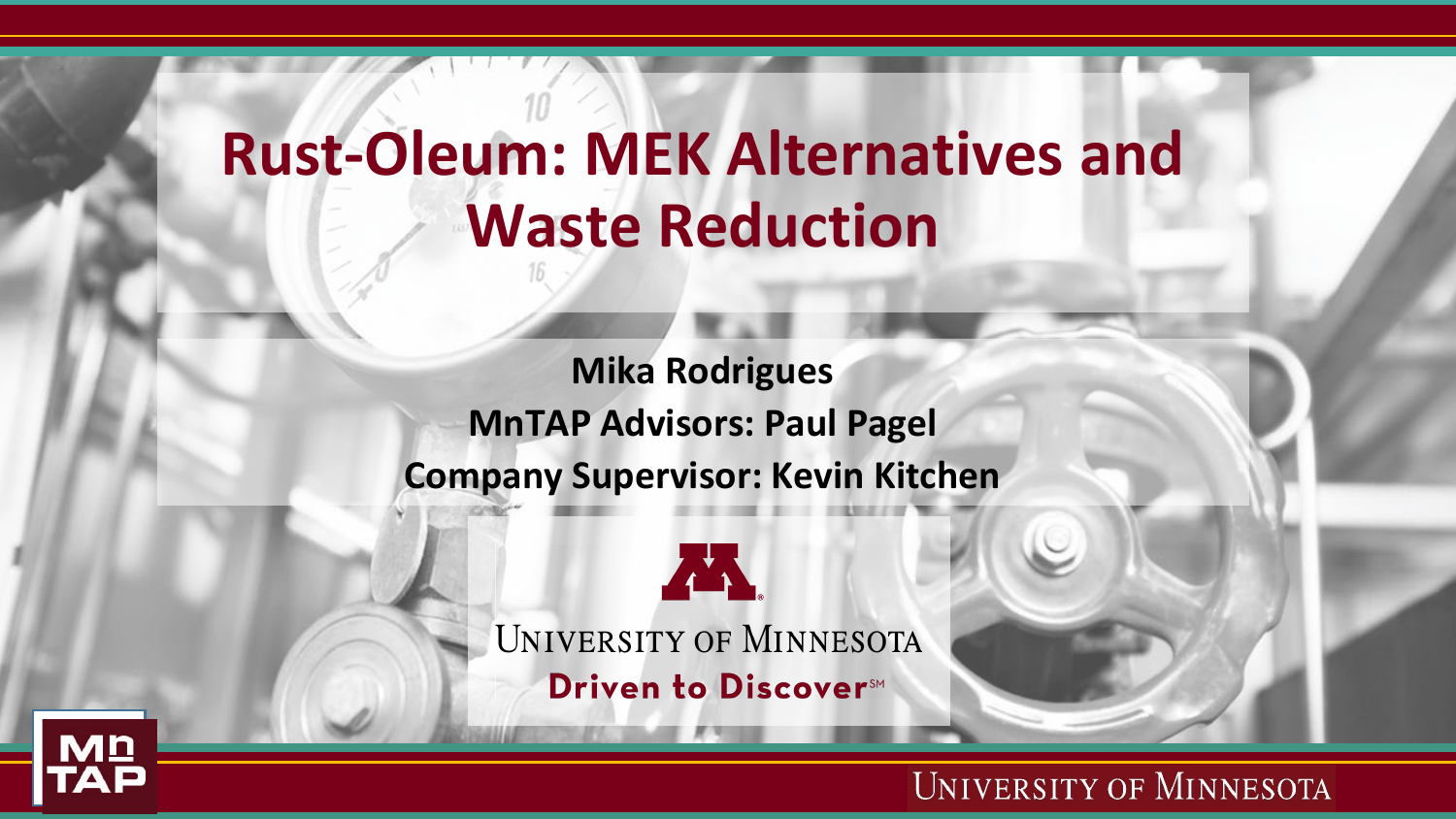## **Company Background**

# **HE RUST-OLEUM**

- •**Part of the larger RPM International**
- •**Produces surface coatings like paints, adhesives, primer, grout, and more**
- •**Brooklyn Park facility produces primarily concrete coatings** 
	- •Most products contain an A-side and B- side that cure when mixed
	- •Products sold to contractors and distributed to big box stores like The Home Depot and Lowe's



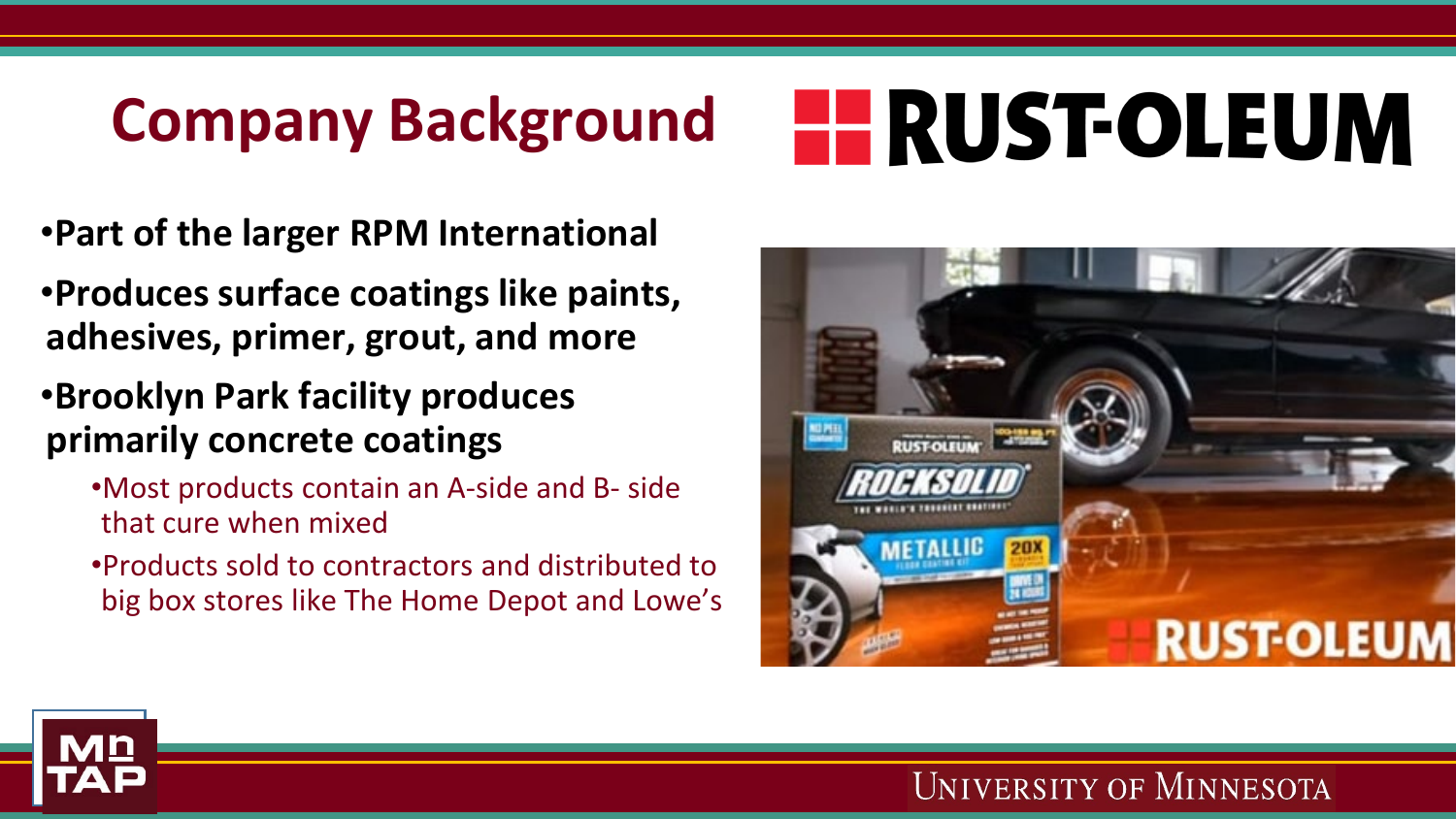## **Process Overview**

#### **Tank Cleaning**

•**Chemicals are mixed in large tanks before being packaged**

#### •**MEK (methyl ethyl ketone) was used to clean tanks**

- •DBE (dibasic esters), a non-haz solvent is used for some products
- •MEK usage was reduced to only very difficult to clean products



• **Opportunities for process/equipment changes**

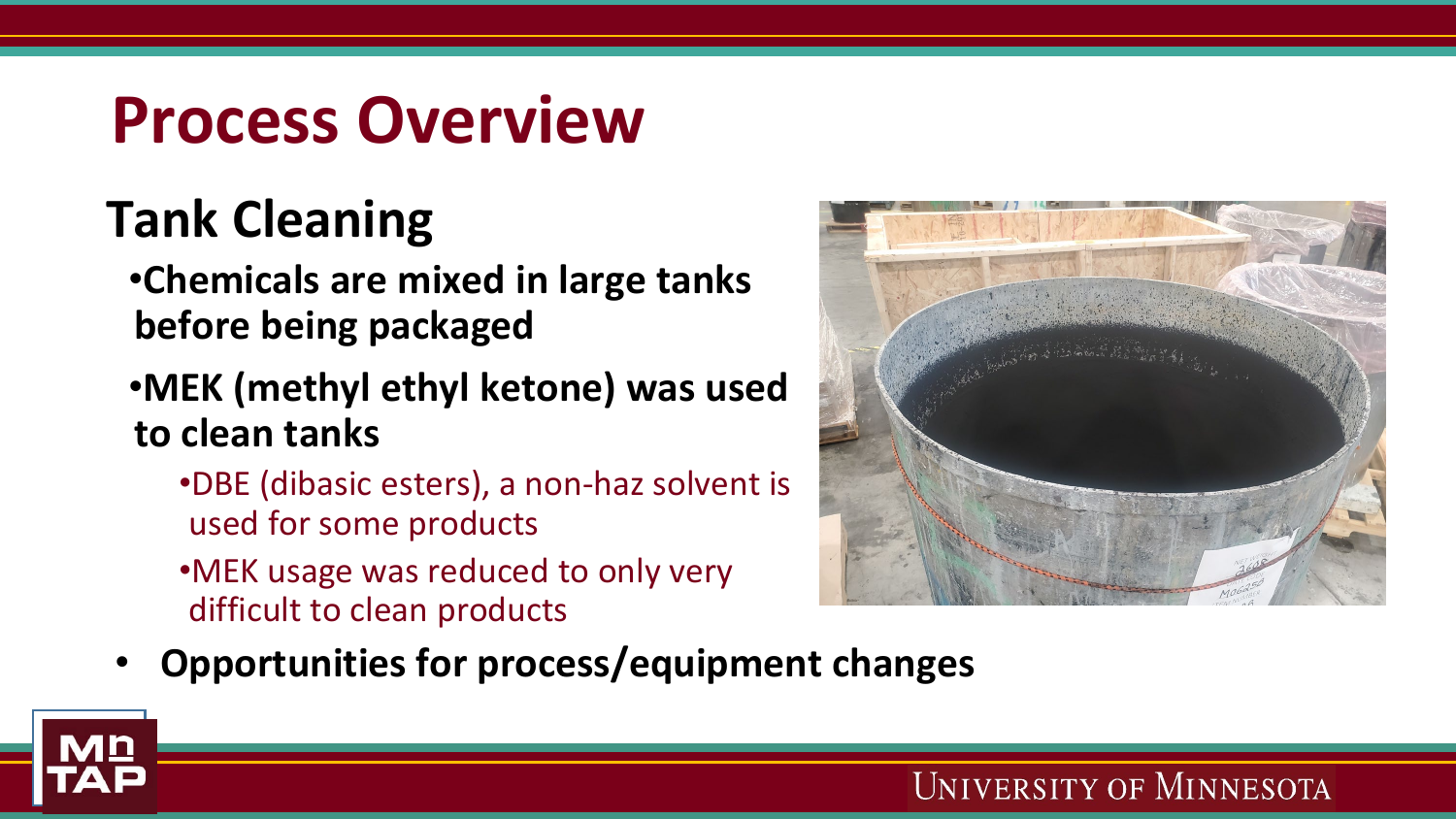## **Project Motivation**

#### **MEK**

- •**MEK is a VOC (volatile organic compound) and requires use of a respirator** 
	- •Was exempted from EPA's list of hazardous air pollutants in 2005
	- •EPA F-listed waste
	- •Highly flammable
- •**Costly to dispose of**

#### **Goals**

- •**Implement a non-haz cleaning solvent**
- •**Reduce solvent usage**
- •**Achieve small quantity hazardous waste generator status with county**

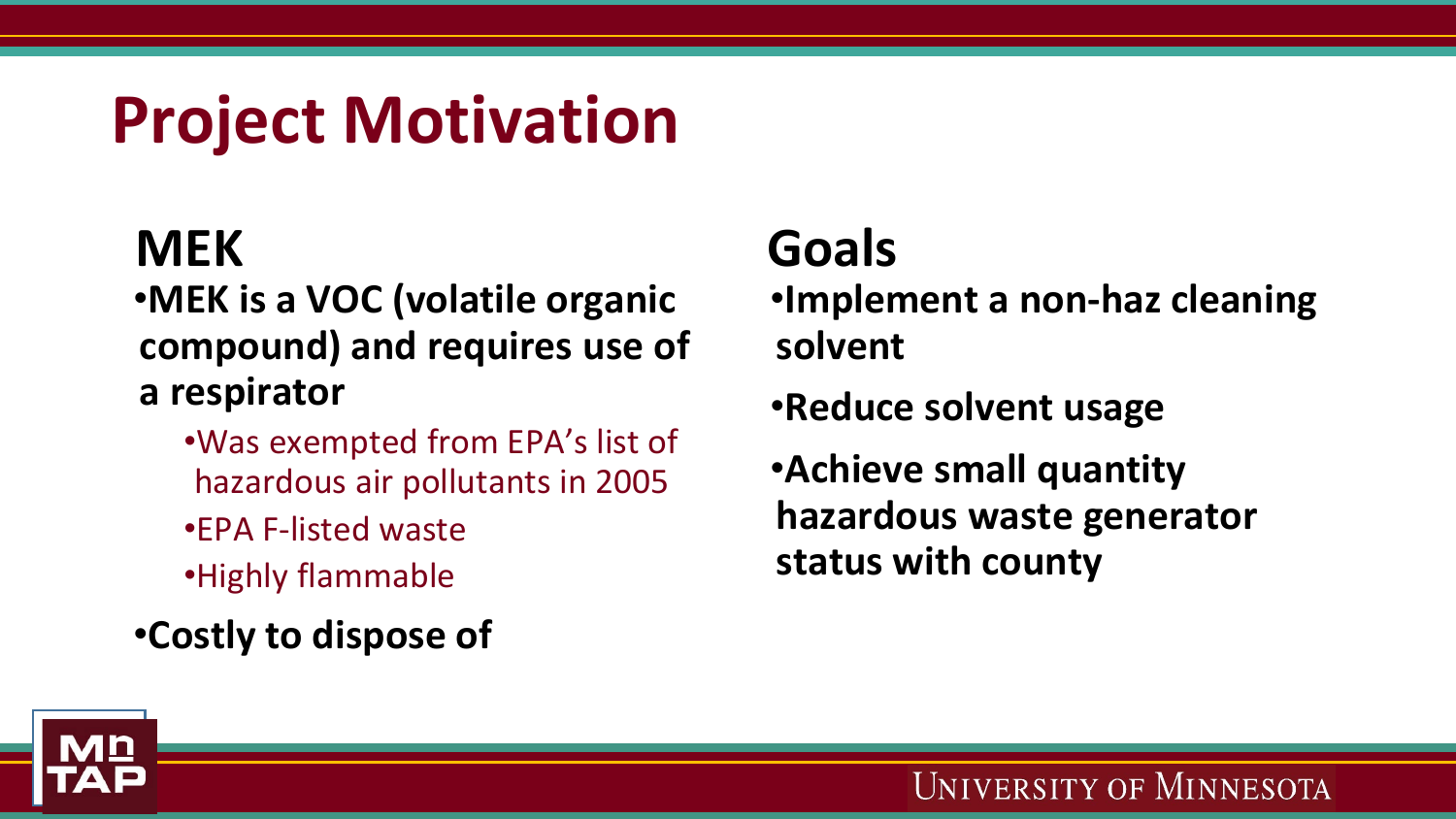### **New Solvents – Safety**

### **SDS/MSDS**

#### •**Ideal: non-hazardous**

- •No GHS symbols
- •Flash Point > 142 °F
- •No health or environmental hazards
- •**Acceptable: improved safety**
	- •No health or environmental hazards

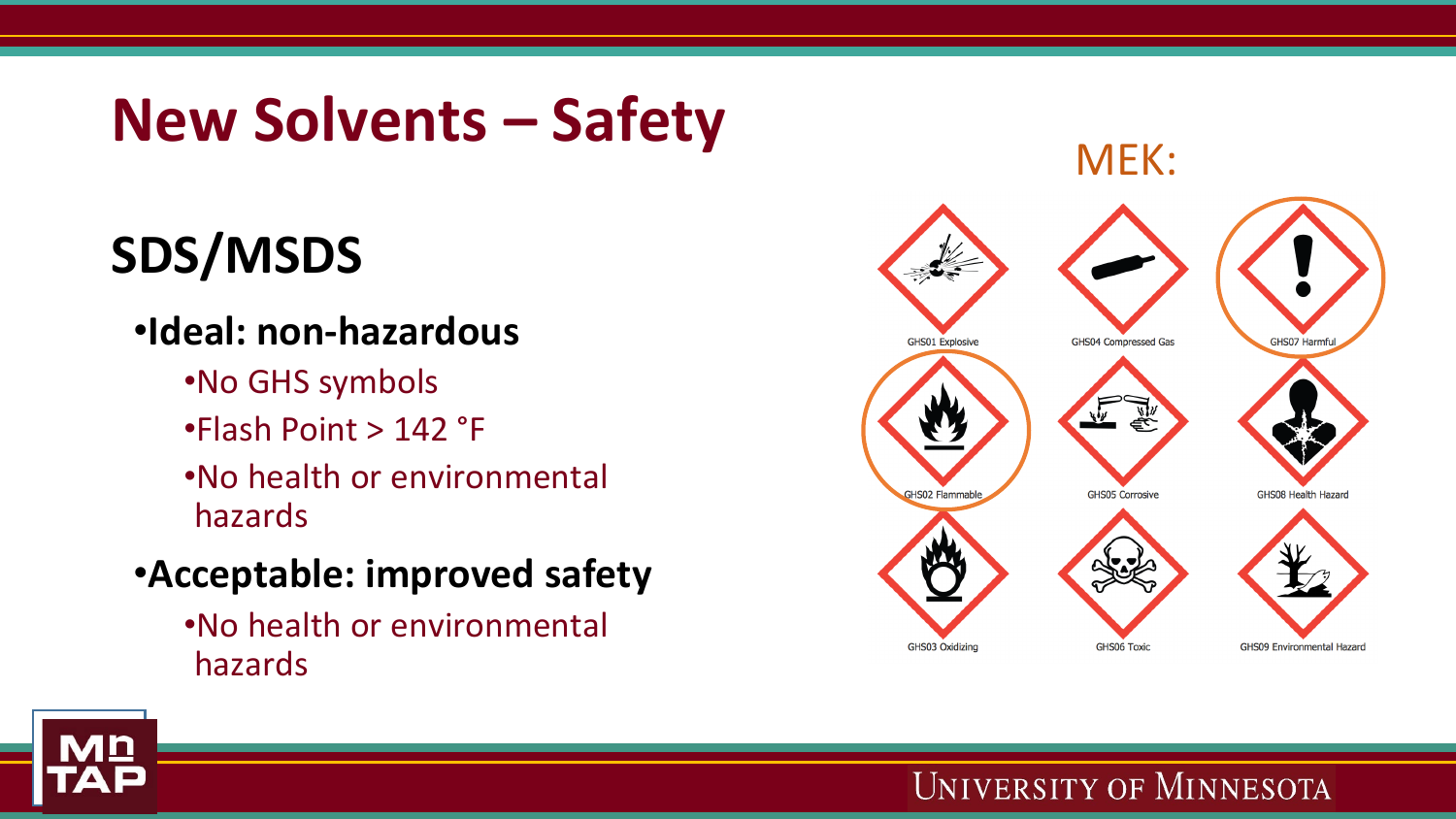## **New Solvents - Testing**

#### **Bench Testing**

#### •**Solvent effectiveness is tested**

•Truck Bed Liner is the toughest product and was used for testing

#### •**Solvent Contenders:**

•Non-Haz: TOU and Iris •Flammable: Dioxolane, DMC, DIBK

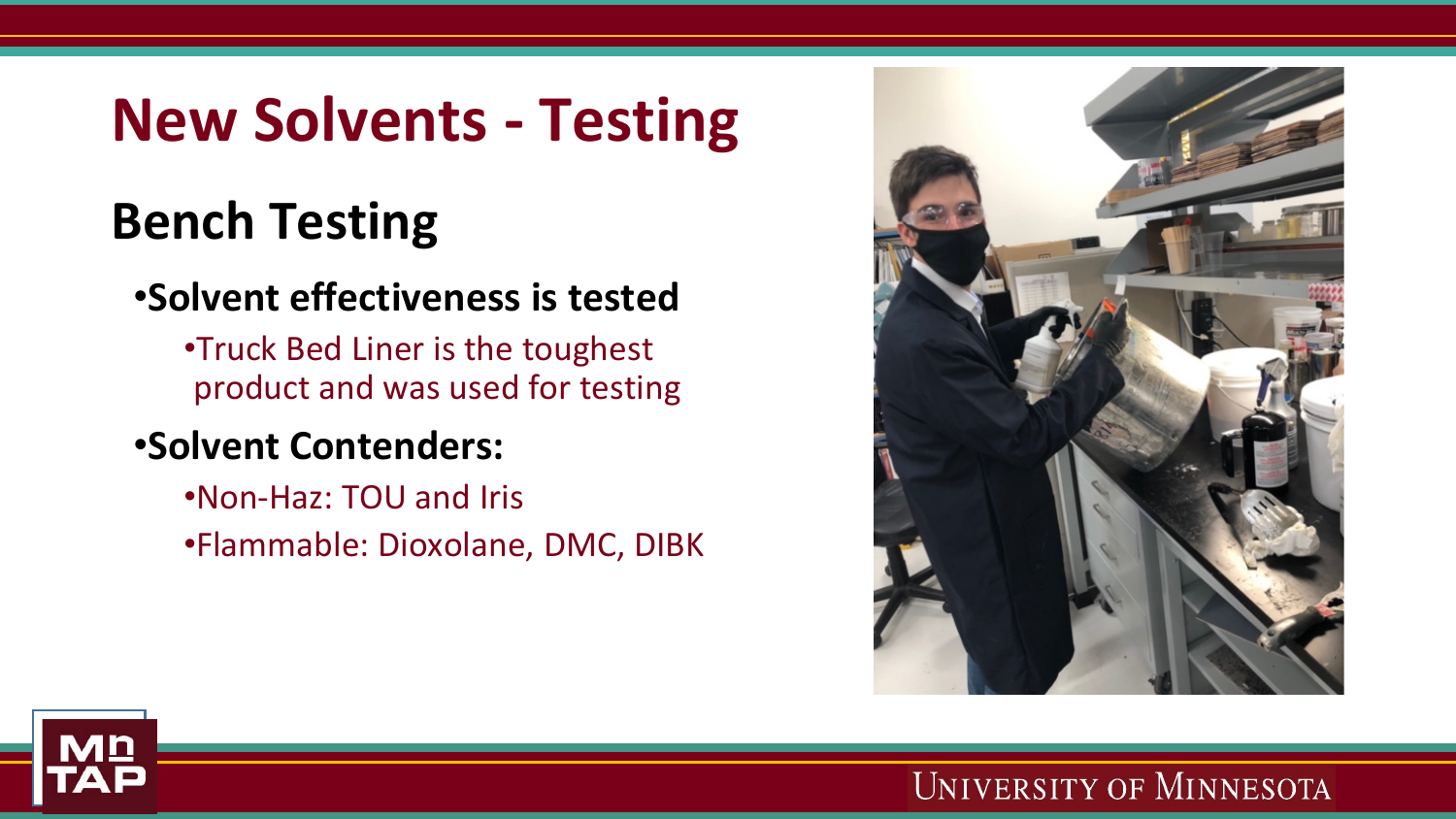## **New Solvents - Testing**

#### **Reactivity Testing**

- •**Tested 8 different product groups**
- •**Monitored temperature, viscosity, and visual cues**
- •**Dioxolane and DIBK were found to be reactive**



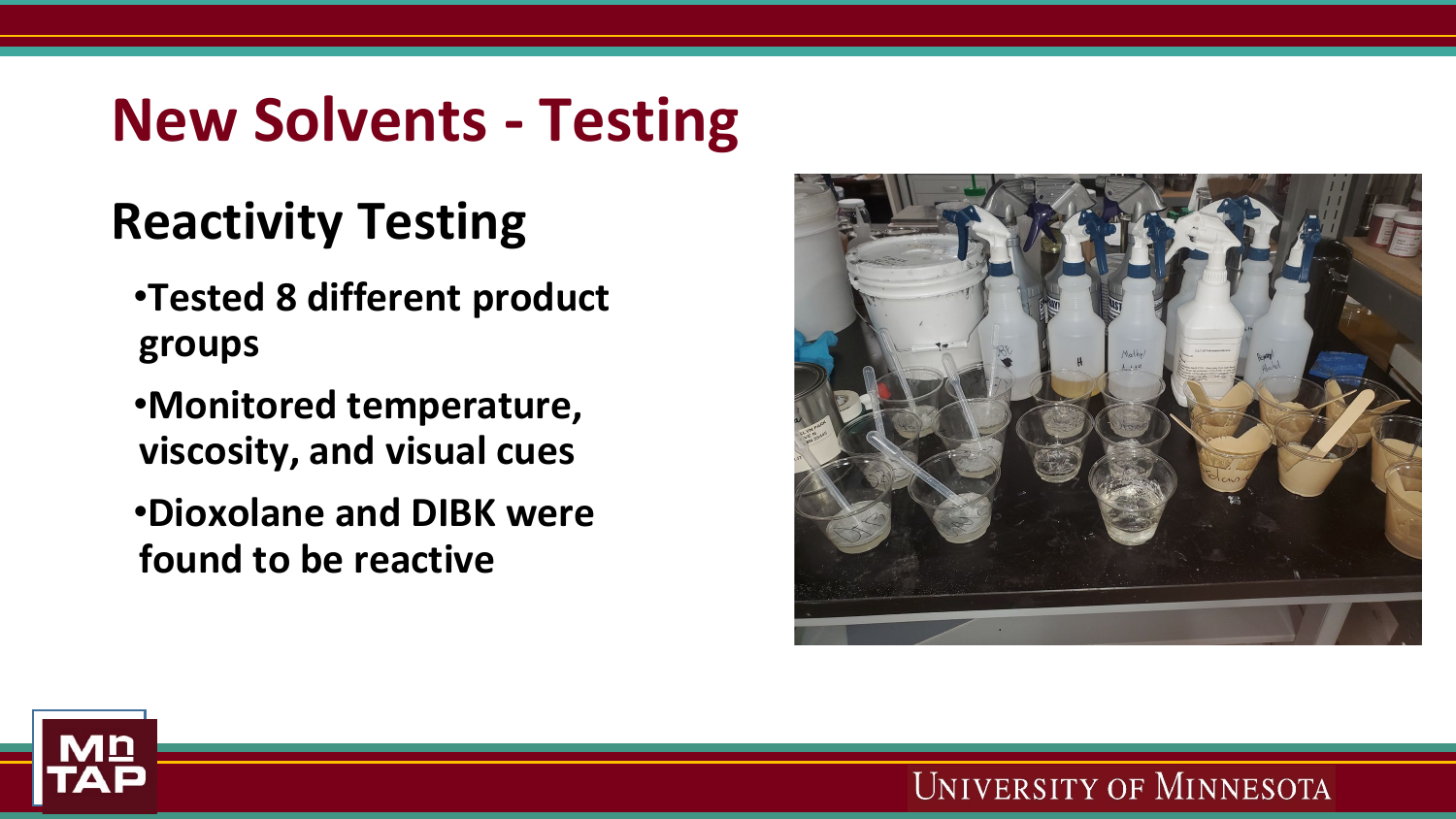## **Solvent Contenders – Compared to MEK**

#### **TOU**

- •**2.7x cost of MEK**
- •**81% as much solvent used on TB Activator**
- •**64% as much solvent used on TB Base**

#### **Iris**

- •**3.4x cost of MEK**
- •**176% as much solvent used on TB Activator**
- •**66% as much solvent used on TB Base**

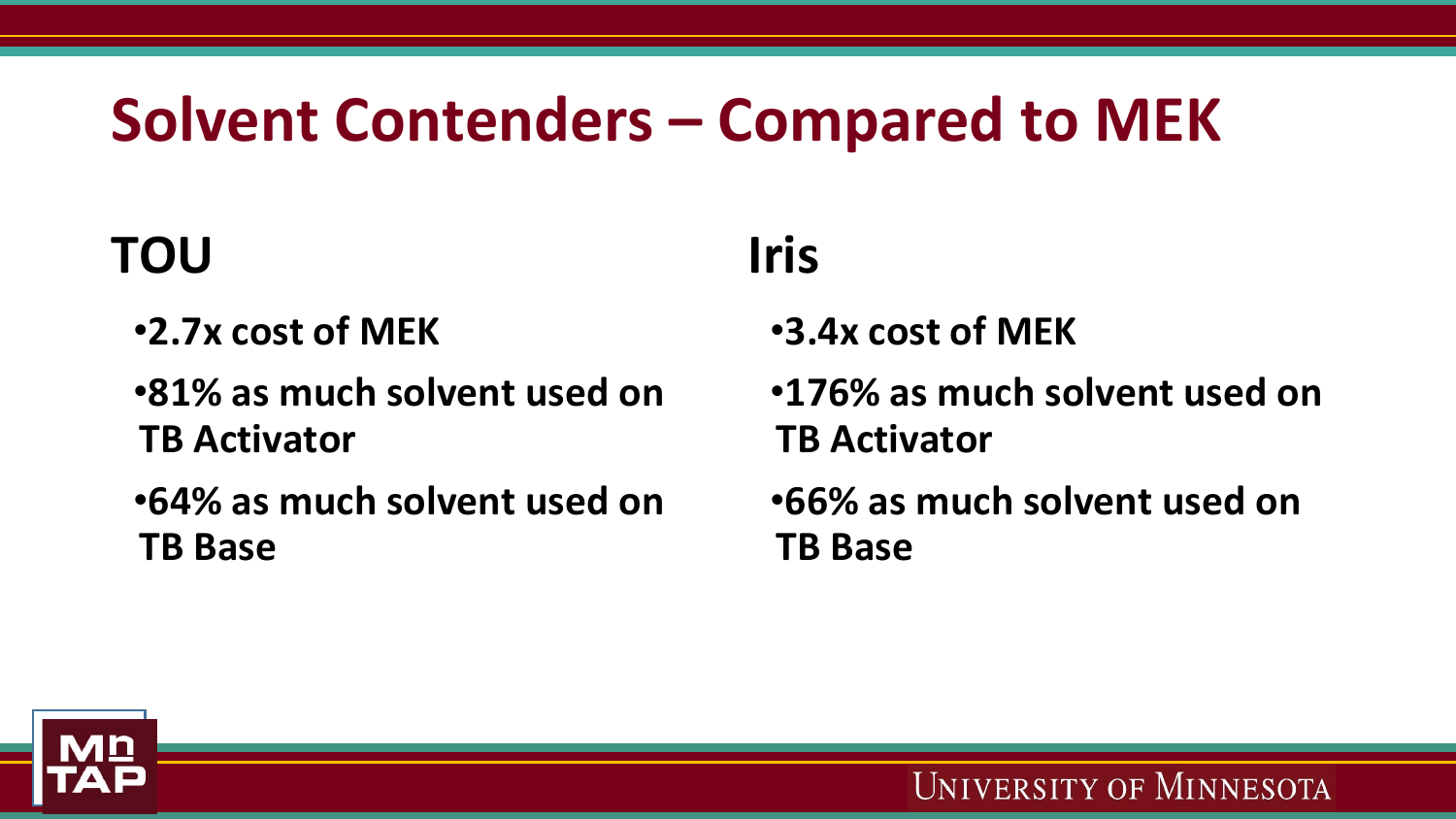## **Tank Cleaning – Dual Solvent Approach**

#### **DBE**

- •**Cheaper than MEK**
- •**Non-Haz**
- •**Continue to clean easy products**
- •**Net Cost: 35% less than MEK**

#### **TOU**

- •**More effective than MEK on Truck Bed Base and Activator**
- •**Non-Haz**
- •**Use for Truck Bed, metallics, and amine-based activators**
- •**Net Cost: 31% more than MEK**

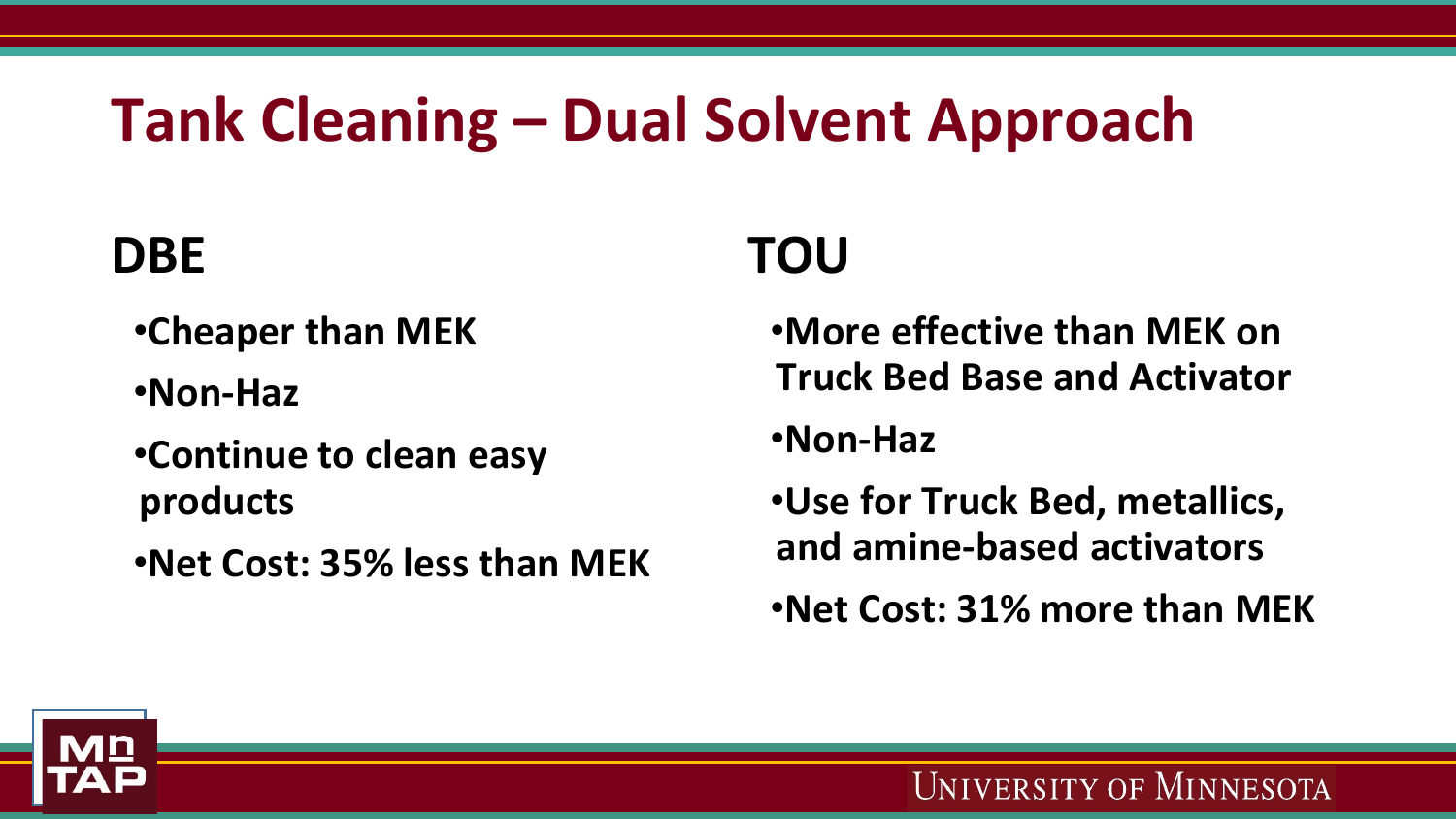#### **Tank Cleaning – Sure Shot Sprayer**



•**Fill with solvent and compressed air**

•**For use with non-volatile solvent**

#### **Solvent Reduction**

#### •**Truck Bed Base Trial:**

- •Before:6 gal. of MEK
- •After: 1.25 gal. of TOU

#### •**Silver Bullet Trial**

- •Before: 2-3 gal. of DBE
- •After: 36oz DBE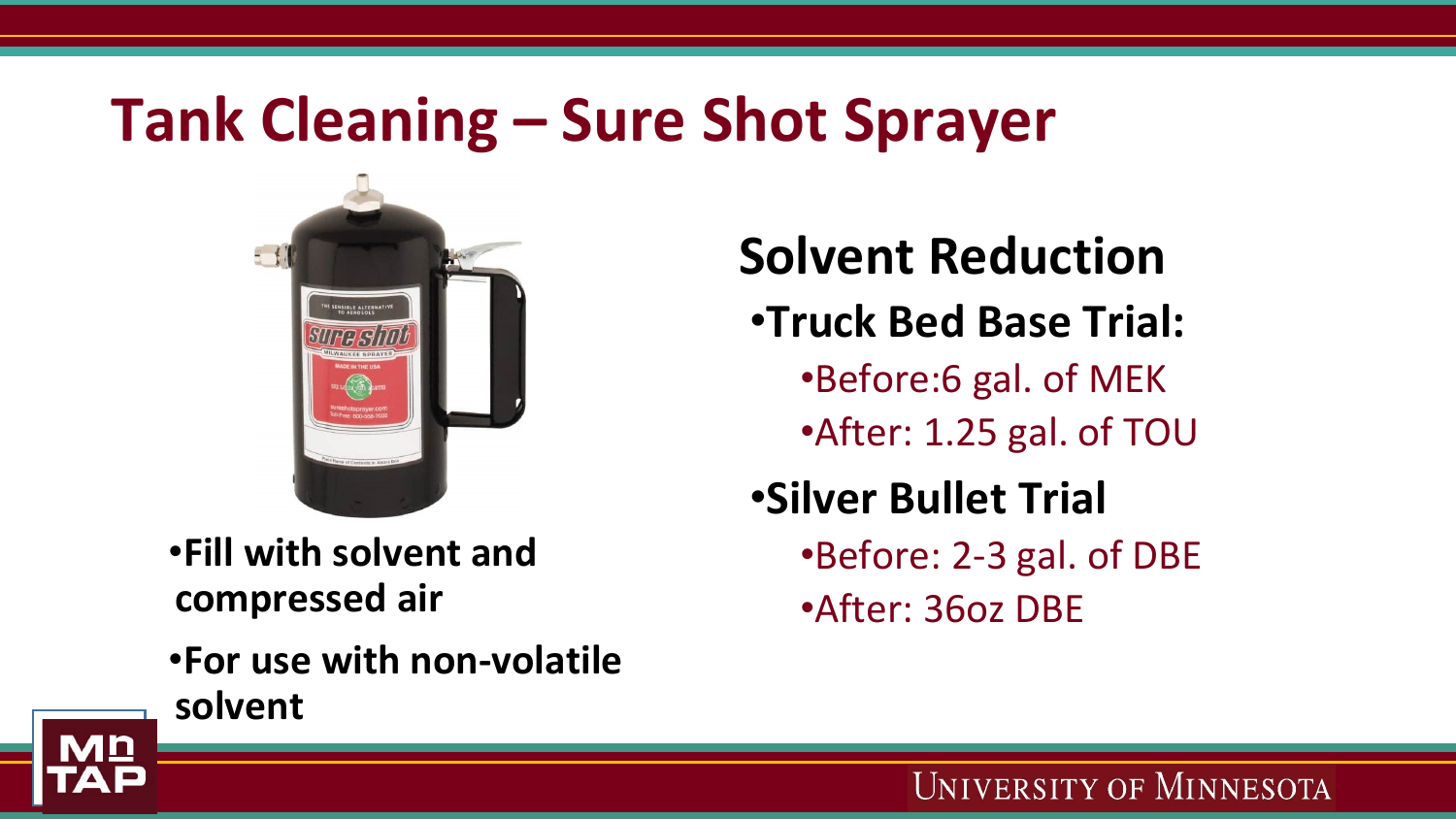#### **Solutions (examples below)**

| <b>Recommendation</b>       | <b>Annual Reduction</b>  | <b>Total Cost</b> | <b>Annual</b><br><b>Savings</b> | <b>Payback</b><br><b>Period</b> | <b>Status</b> |
|-----------------------------|--------------------------|-------------------|---------------------------------|---------------------------------|---------------|
| <b>TOU and DBE</b>          | 98,000 lbs. Haz<br>Waste | none              | \$42,000                        | Immediate                       | Investigating |
| <b>Sure Shot Sprayer</b>    | 13,000 lbs. Solvent      | \$100             | \$21,000                        | 2 days                          | Implemented   |
| DMC and TOU in<br>Lab       | 100 lbs. Haz<br>Waste    | none              | \$150                           | Immediate                       | Recommended   |
| <b>Tank Washer</b>          | <b>TBD</b>               | ~100,000          | <b>TBD</b>                      | <b>TBD</b>                      | Investigating |
| <b>Tote Tilters</b>         | <b>Labor and Space</b>   | \$12,000          | <b>TBD</b>                      | <b>TBD</b>                      | Implementing  |
| <b>Bucket</b><br>Management | 5,000 lbs. Product       | none              | \$19,000                        | Immediate                       | Implemented   |